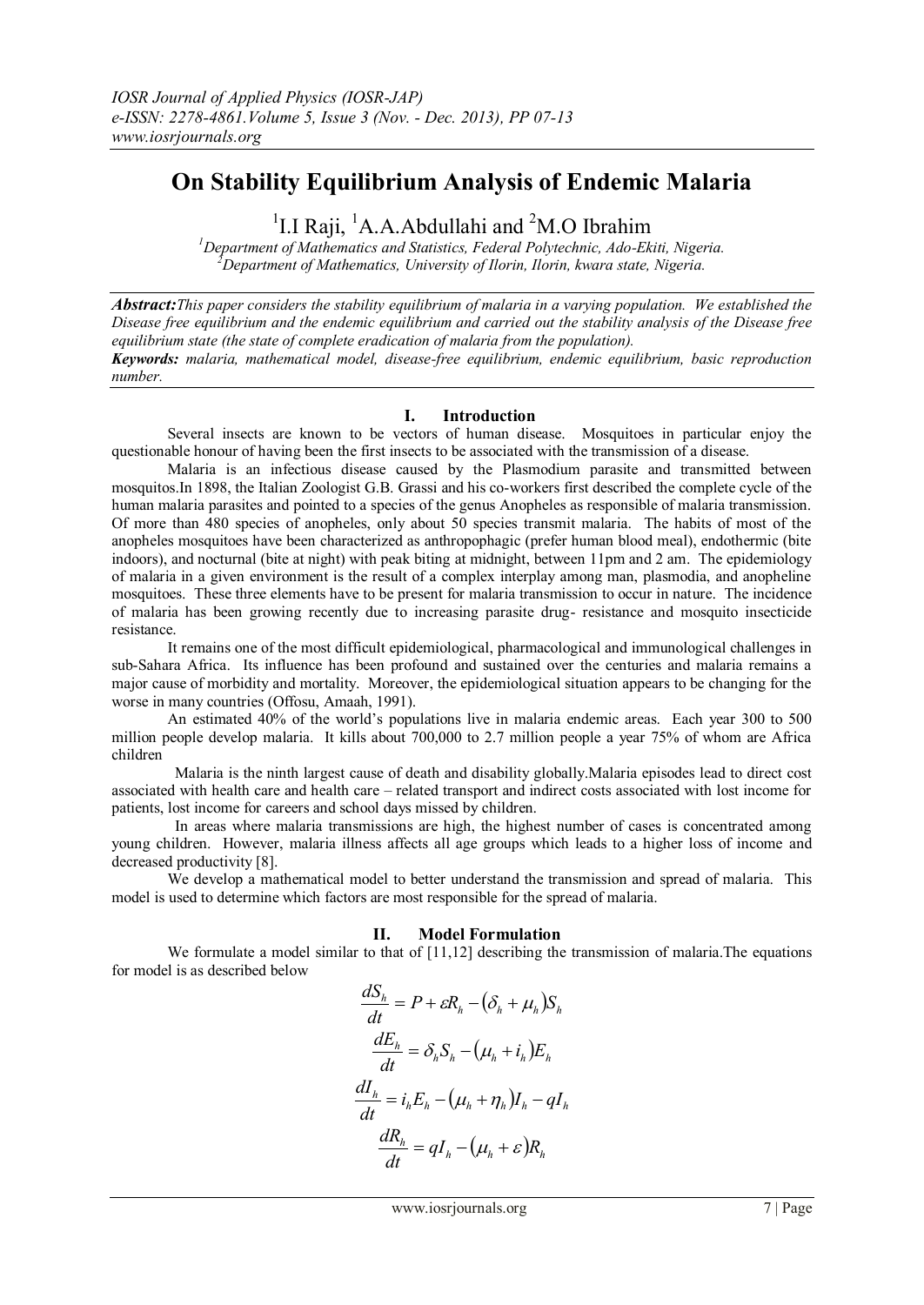1.0

$$
\frac{dS_v}{dt} = V - (\psi_v + \delta_v)S_v
$$
  

$$
\frac{dE_v}{dt} = \delta_v S_v - (\psi_v + i_v)E_v
$$
  

$$
\frac{dI_v}{dt} = i_v E_v - \psi_v I_v
$$

|            | Table 1: The state variables for the malaria model equation 1.0 |
|------------|-----------------------------------------------------------------|
| Parameter  | Description                                                     |
| $S_h(t)$   | Number of susceptible human hosts at time t                     |
| $E_h(t)$   | Number of exposed human hosts at time t                         |
| $I_h(t)$   | Number of infections human hosts at time t                      |
| $R_h(t)$   | Number of recovered human with temporary immunity of time t     |
| $S_v(t)$   | Number of susceptible mosquito vectors at time t                |
| $E_{v}(t)$ | Number of exposed mosquito vectors at time t                    |
| $N_h(t)$   | Total human population                                          |
| $N_{v}(t)$ | Total mosquito population                                       |

Table II: Model parameters and their interpretations for the malaria model equation 1.0

| Parameter                                                   | Description                                                                                                                  |
|-------------------------------------------------------------|------------------------------------------------------------------------------------------------------------------------------|
|                                                             | <b>Birth</b>                                                                                                                 |
| $\mu_{h}$                                                   | Natural death rate for humans                                                                                                |
| $\delta_h$                                                  | Force of infection for humans from susceptible state to exposed state.                                                       |
| $i_h$                                                       | Incident rate for humans                                                                                                     |
|                                                             | Treatment of infected humans                                                                                                 |
| $\eta_{\scriptscriptstyle h}$                               | Disease-induced death rate for humans                                                                                        |
| $\varepsilon$                                               | Rate of loss of immunity for humans                                                                                          |
| V                                                           | Recruitment rate of mosquitoes                                                                                               |
| $\delta_{\rm v}$                                            | Force of infection of mosquitoes from susceptible state to exposed state.                                                    |
| $l_{v}$                                                     | Incident rate for mosquitoes                                                                                                 |
| $\varphi_{v}$                                               | Natural death rate for mosquitoes                                                                                            |
| $\Lambda_{{\scriptscriptstyle }}{}_{\!\scriptscriptstyle }$ | Probability of transmission of infection from an infectious mosquito to a susceptible human provided there is a<br>contact.  |
| $\Delta_{hv}$                                               | Probability of transmission of infection from an infectious human to a susceptible mosquitoes provided there is<br>a contact |

## **TOTAL POPULATION DENSITY**

The total population sizes are

$$
N_h = S_h + E_h + I_h + R_h
$$
  
\n
$$
N_v = S_v + E_v + I_v
$$
  
\n
$$
\frac{dN_h}{dt} = P - \mu_h N_h - \eta_h I_h
$$
  
\n
$$
also \frac{dN_v}{dt} = V - \varphi_v N_v
$$
  
\n
$$
where \delta_h = A_{vh}, \delta_v = \Lambda_{hv}
$$

where<sub> $\Lambda_{vh}$ </sub> denotes the rate at which the susceptible human S<sub>h</sub>, become infected by infectious female Anopheles mosquitoes  $I_v$  and  $\Lambda_{hv}$  represents the rate at which the susceptible mosquitoes  $S_v$  are infected by infectious human  $I_h$ .

The model is analysed to examine the critical factors which determine the persistence or eradication of malaria. We hence determine if the mode is well posed.

**Theorem (2.1)**: The solution of (2.0) are feasible for all  $t>0$  and is defined in the subset  $\Omega \times [0, \infty)$  of  $R_+^7$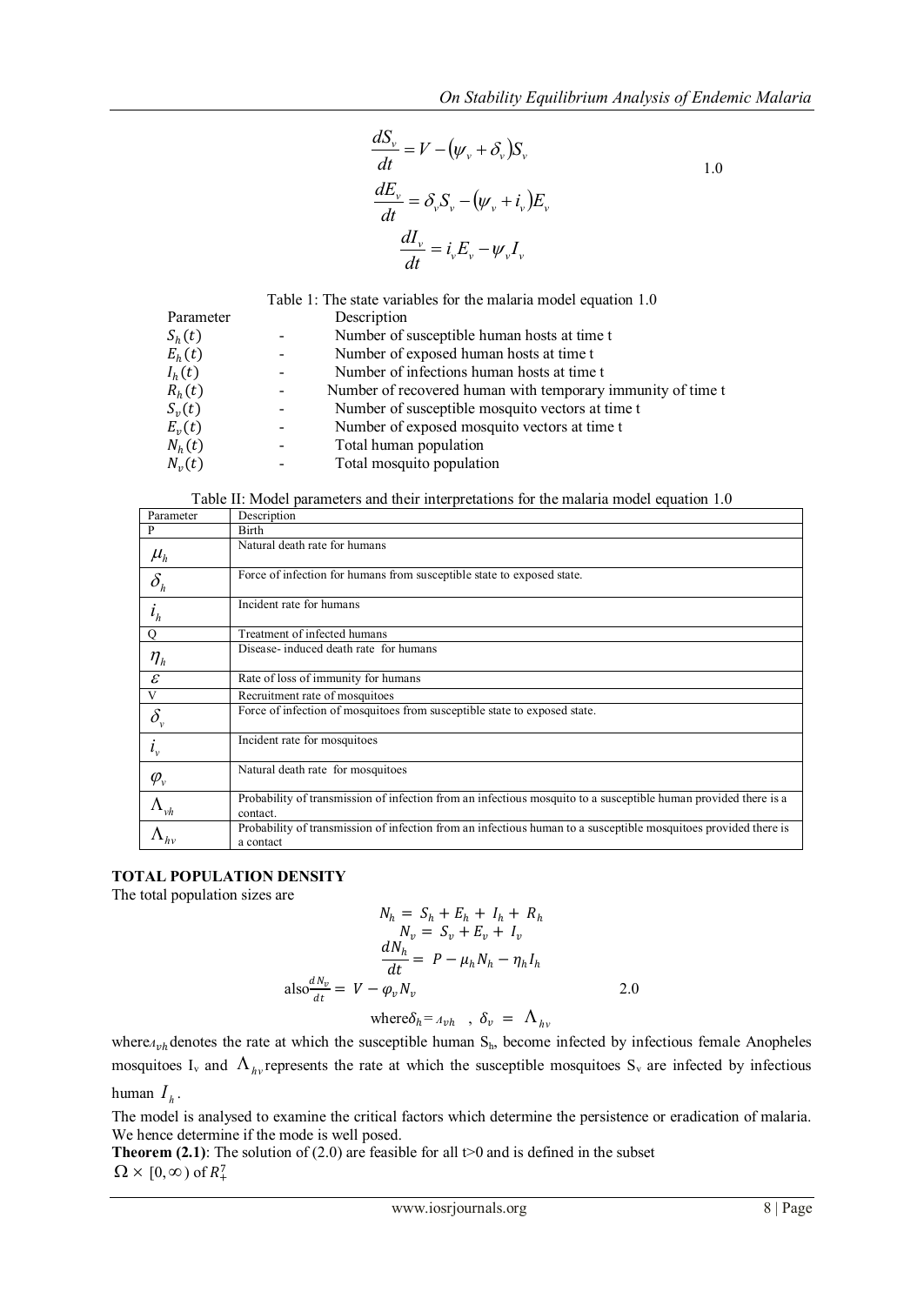Proof:

Let  $\Omega_h = (S_h, E_h, I_h, R_h, S_v, E_v, I_v) \in R_+^7$  be any solution of the system (2.0) with non-negative initial conditions.

In absence of the disease (malaria),  $I_h = 0$ ,

$$
\frac{dN_h}{dt} \le P - \mu_h N_h
$$

$$
\frac{dN_h}{dt} + \mu_h N_h \le P
$$

$$
\frac{d}{dt}(N_h e^{\mu_h t}) \le P e^{\mu_h t} \tag{2.1}
$$

$$
N_h e^{\mu_h t} \leq \frac{Pe^{\mu_h t}}{\mu_h} + c
$$

Where c is a constant of integration

$$
N_h \leq \frac{P}{\mu_h} + ce^{\mu_h t}
$$
  
at t= 0  

$$
N_h(0) \leq \frac{P}{\mu_h} + c
$$

$$
N_h(0) \leq \frac{P}{\mu_h} \leq c
$$
With  

$$
N_h \leq \frac{P}{\mu_h} + (N_h(0) - \frac{P}{\mu_h})e^{-\mu_h t}
$$
2.2  

$$
0 \leq N_h \leq \frac{P}{\mu_h} att \to \infty
$$

Therefore, as  $t \to \infty$  in (2.2), the human population.

 $N_h$ approaches $\frac{P}{m}$  $\frac{P}{\mu_h}$ , where  $\frac{P}{\mu_h}$  $\frac{F}{\mu_h}$  = kCalled the carrying capacity.

Hence all feasible solution set of the human of the human population of the model (2.1) enter the region.

$$
\Omega_h = \left\{ (S_h, E_h, I_h, R_h) \in \mathbb{R}_+^4 : S_h > 0, E_h \ge 0, I_h \ge 0, R_h \ge 0 \text{ and } N_h \le \frac{P}{\mu_h} \right\}
$$

In like manner, the feasible solutions set of the mosquito population enters the region  $\Omega_{v} = \left\{ (S_{v}, E_{v}, I_{v}) \in \mathbb{R}_{+}^{3} : S_{v} > 0, E_{v} \ge 0, I_{v} \ge 0, N_{v} \ge 0 \text{ a } \le \frac{V}{\omega} \right\}$ 

$$
h_n I_v e R_1^3: S_v > 0, E_v \ge 0, I_v \ge 0, N_v \ge 0 \text{ a } \le \frac{v}{\varphi_v} \}
$$
  
\n
$$
\frac{dS_h}{dx} = P + \varepsilon R_h - \delta_h S_h - \mu_h S_h \ge -\delta_h S_h - \mu_h S_h
$$
  
\n
$$
\frac{dS_h}{dx} - (\delta_h S_h + \mu_h S_h) \ge -(\delta_h S_h - \mu_h) S_h
$$
  
\n
$$
\frac{dS_h}{S_h} \ge -(\delta_h + \mu_h) dt
$$
  
\n
$$
d\mu S_h \ge -(\delta_h + \mu_h) t + C_1
$$
  
\n
$$
S_h \ge e^{-(\delta_h + \mu_h)t + C_1} \ge e^{-(\delta_h + \mu_h)} e^{C_1}
$$
  
\n
$$
S_h(t) \ge A e^{-(\delta_h + \mu_h)t}
$$
  
\n
$$
A t t = 0
$$
  
\n
$$
S_h(0) \ge A
$$
  
\n
$$
S_h(0) e^{-(\delta_h + \mu)t} \ge 0
$$
  
\n
$$
\therefore S_h(t) \ge S_h(0) e^{-(\delta_h + \mu)t} \ge 0
$$

Also the remaining equations of system (2.0) are all positive for  $t > 0$ . Hence, the domain  $\Omega$  is positively invariant, because no solution paths leave through any boundary. Since paths cannot leave  $\Omega$ , solutions exist for all positive time. Thus the model is mathematically and epidemiologically well-posed.

**Disease free equilibrium:** We now solve the model equations to obtain the equilibrium states. At the equilibrium state in the absence of the disease, we have  $E_h = I_h = E_v = I_v = 0$ . From (1.0)

$$
P - \mu_h - N_h = 0
$$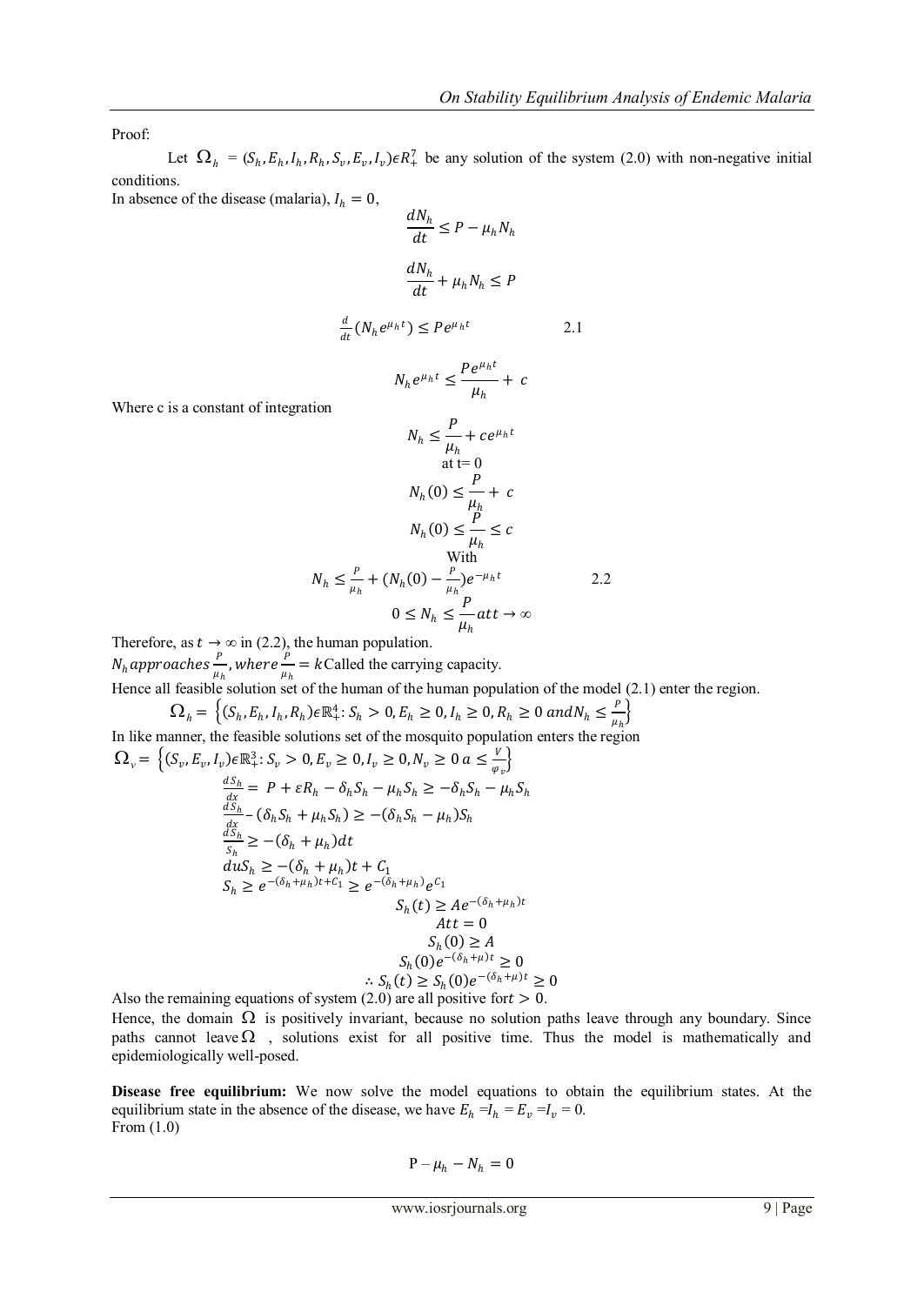$$
N_h^* = \frac{P}{\mu_h}
$$
  
Also  $V - \varphi_v N_v = 0$   

$$
N_v^* = \frac{V}{\varphi_v}
$$

Therefore, the disease free equilibrium point of the malaria mode (3.2) is  $E_o = (S_h, E_h, I_h, R_h, S_v, E_v, I_v)$  $\left(\frac{P}{\cdot}\right)$  $\frac{P}{\mu_h}$  , 0, 0, 0,  $\frac{V}{\psi_h}$  $\frac{v}{\psi_v}$  ,  $0,0)$  .

This is the state in which there is no infection (in the absence of malaria) in the society.

# **THE BASIC REPRODUCTION RATIO**

This is the expected number of secondary cases, produced, in a completely susceptible population, by a typical infected individual during its entire period of infectiousness, and mathematically as the dominant eigen value of positive linear operator.

In the original parameters  $R_o = \int_{P_0 h(i_x + u)(a + u + v)(i_x + v)}^{V_i h_i u} \Delta_{hh} \Delta_{vh} \mu$  $P\psi(i_h+\mu)(q+\mu+\eta)(i_v+\psi)\psi$ 

## **LOCAL STABILITY OF THE DISEASE-FREE EQUILIBRIUM**

**Theorem 3.1:** The disease-free equilibrium point is locally asymptotically stable if  $R_0 < 1$  and is unstable if  $R_o > 1$ .

Proof: The matrix of the system of equation is

$$
-(\mu_h i_h) \qquad 0 \qquad 0 \qquad 0 \qquad \Lambda_{vh} \varphi_{\nu h}
$$
  
\n
$$
i_h \qquad -(\mu_h + \eta + q) \qquad 0 \qquad 0 \qquad 0
$$
  
\n0 \qquad q \qquad -(\mu\_h - \varepsilon) \qquad 0 \qquad 0  
\n0 \qquad \frac{\Lambda\_{hv} \varphi v \mu\_v}{\psi\_v p} \qquad 0 \qquad -(\varphi\_v i\_v) \qquad 0  
\n0 \qquad 0 \qquad i\_v \qquad -\psi\_v

The Jacobian matrix is given as  $(A \rightarrow I)$ 

$$
J = \begin{bmatrix}\n-(T_1 + \lambda) & 0 & 0 & 0 & T_2 \\
T_3 & T_4 & 0 & 0 & 0 \\
0 & T_5 & -(T_6 + \lambda) & 0 & 0 \\
0 & T_0 & 0 & -(T_7 + \lambda) & 0 \\
0 & 0 & 0 & T_8 & T_9\n\end{bmatrix}
$$
\n
$$
T_1 = \mu_h + i_h, \quad T_2 = A_{vh}\varphi, T_3 = i_h, T_4 = (\mu_h + \eta + q)
$$
\n
$$
T_5 = q, T_6 = (\mu_h - \varepsilon), \quad T_7 = (\psi_v + i_v), T_8 = i_V
$$

 $T_9 = \psi_v$ ,  $T_0 = \frac{1 - \mu_v r^{-1}}{\psi_v p}$ *v v*  $h_{\rm}\Psi_{\rm} \Psi_{\rm} \Psi_{\rm} \Psi_{\rm} \Psi_{\rm}$  $\psi$  $\Lambda_{hv} \varphi v \mu$ 

From the third column, which has a diagonal entry, one of the eigenvalues is  $-(T_6 + \lambda)$ . The matrices therefore reduces to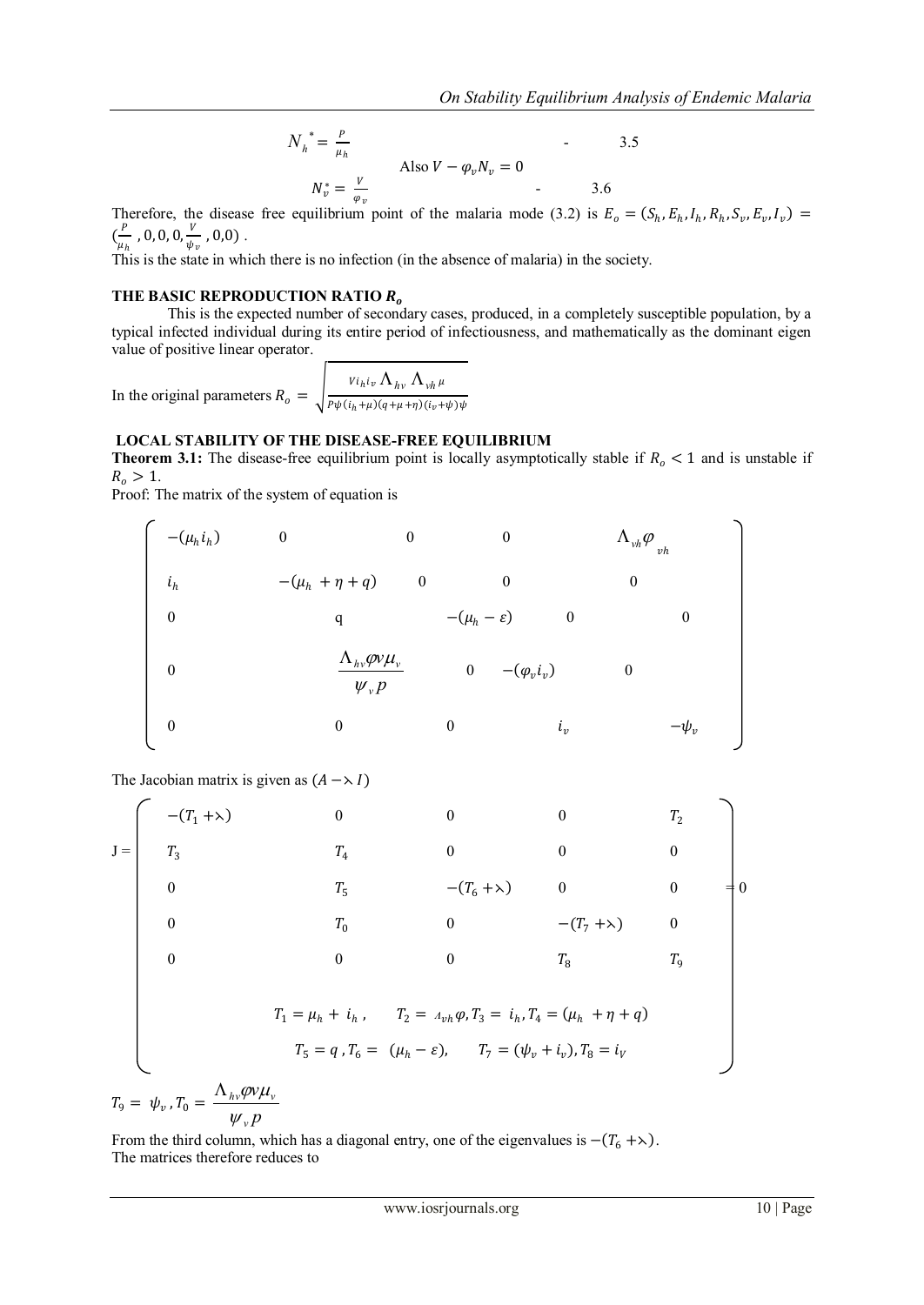$$
J = \begin{vmatrix}\n-(T_1 + \lambda) & 0 & 0 & T_2 \\
T_3 & -(T_4 + \lambda) & 0 & 0 \\
0 & T_0 & -(T_7 + \lambda) & 0 \\
0 & 0 & T_8 & -(T_9 + \lambda)\n\end{vmatrix} = 0
$$

which forms the characteristics equation

 $(T_1 + \lambda)(T_4 + \lambda)(T_7 + \lambda)(T_9 + \lambda) - T_2 T_3 T_8 T_0 = 0$  $=(T_1 T_4 + \lambda T_1 + \lambda T_4 + \lambda^2)(T_7 T_9 + \lambda T_7 + \lambda T_9 + \lambda^2) - T_2 T_3 T_8 T_0 = 0$  $x^4 + x^3 \gamma_1 + x^2 \gamma_2 + x \gamma_3 + \gamma_0 = 0$ 

For

 $\gamma_1 = T_1 + T_4 + T_7 + T_9$  $\gamma_2 = T_1 T_7 + T_1 T_9 + T_4 T_9 + T_7 T_9 + T_1 T_4$  $\gamma_3 = T_1 T_4 T_7 + T_1 T_4 T_9 + T_1 T_7 T_9 + T_4 T_7 T_9 + T_4 T_7$  $\gamma_0 = T_1 T_4 T_7 T_9 - T_2 T_3 T_8 T_0$ 

To evaluate the signs of the roots of, we use the Routh – Hurwitz criterion and Descartes' Rule of sign.

**Theorem 3.2**: Routh-Hurwitz Criteria Given the polynomial

 $P(\lambda) = \lambda^{n} + \gamma_1 \lambda^{n-1} + \dots + \gamma_{n-1} \lambda + \gamma_n$ 

where the coefficients  $\gamma_i$  are real constants,  $i = 1, ..., n$ ; define the n Hurwitz matrices is equal to the number of sign changes  $\gamma_i$  of the characteristic polynomial.  $\mathbf{I}$ 

$$
F_o = 1 \, , \, F_1 = \gamma_1, \, F_2 = \begin{vmatrix} \gamma_1 & 1 \\ \gamma_3 & \gamma_2 \end{vmatrix}, \, F_3 = \begin{vmatrix} \gamma_1 & 1 & 0 \\ \gamma_3 & \gamma_2 & \gamma_1 \\ \gamma_5 & \gamma_4 & \gamma_3 \end{vmatrix}, \, F_4 = \begin{vmatrix} \gamma_1 & 1 & 0 & 0 \\ \gamma_3 & \gamma_2 & \gamma_1 & 1 \\ \gamma_5 & \gamma_4 & \gamma_3 & \gamma_2 \end{vmatrix}
$$

where  $\gamma_i = 0$  if  $i > n$ . All of the roots of the polynomial  $P(\lambda)$  are negatives or have negative real parts if and only if the determinants of all Hurwitz matrices are positive:  $det(F_i) > 0, j = 1, 2, ..., n$ . We show that when  $R_0 < 1$ , all the coefficients,  $\gamma_i$ , of the characteristics equation and  $F_i$  are positive.

From the characteristic equation, with  $n = 4$ , the Routh – Hurwitz criteria are  $\gamma_1 > 0$ ,  $\gamma_2 > 0$ ,  $\gamma_3 > 0$ ,  $\gamma_4 > 0$  and  $\det(F_1) = \gamma_1 > 0$ ,

$$
\det(F_2) = \begin{vmatrix} \gamma_1 & 1 \\ 0 & \gamma_2 \end{vmatrix} = \gamma_1 \gamma_2 > 0,
$$
  

$$
\det(F_3) = \begin{vmatrix} \gamma_1 & 1 & 0 \\ \gamma_3 & \gamma_2 & \gamma_1 \\ 0 & 0 & \gamma_3 \end{vmatrix}
$$
  
=  $\gamma_1 \gamma_2 \gamma_3 - \gamma_3^2 > 0$   
i.e. =  $\gamma_1 \gamma_2 - \gamma_3 > 0$ 

and

$$
= \gamma_1 \gamma_2 \gamma_3 - \gamma_1^2 \gamma_4 - \gamma_3^2 > 0
$$
  
=  $\gamma_1 \gamma_2 \gamma_3 - \gamma_3^2 - \gamma_1^2 \gamma_4 > 0$ 

Since all the determinants of the Hurwitz are positive, which implies that all the Eigen values of the Jacobian matrix have negative real part. Hence disease –free equilibrium point is asymptotically stable and  $R_o > 1$ .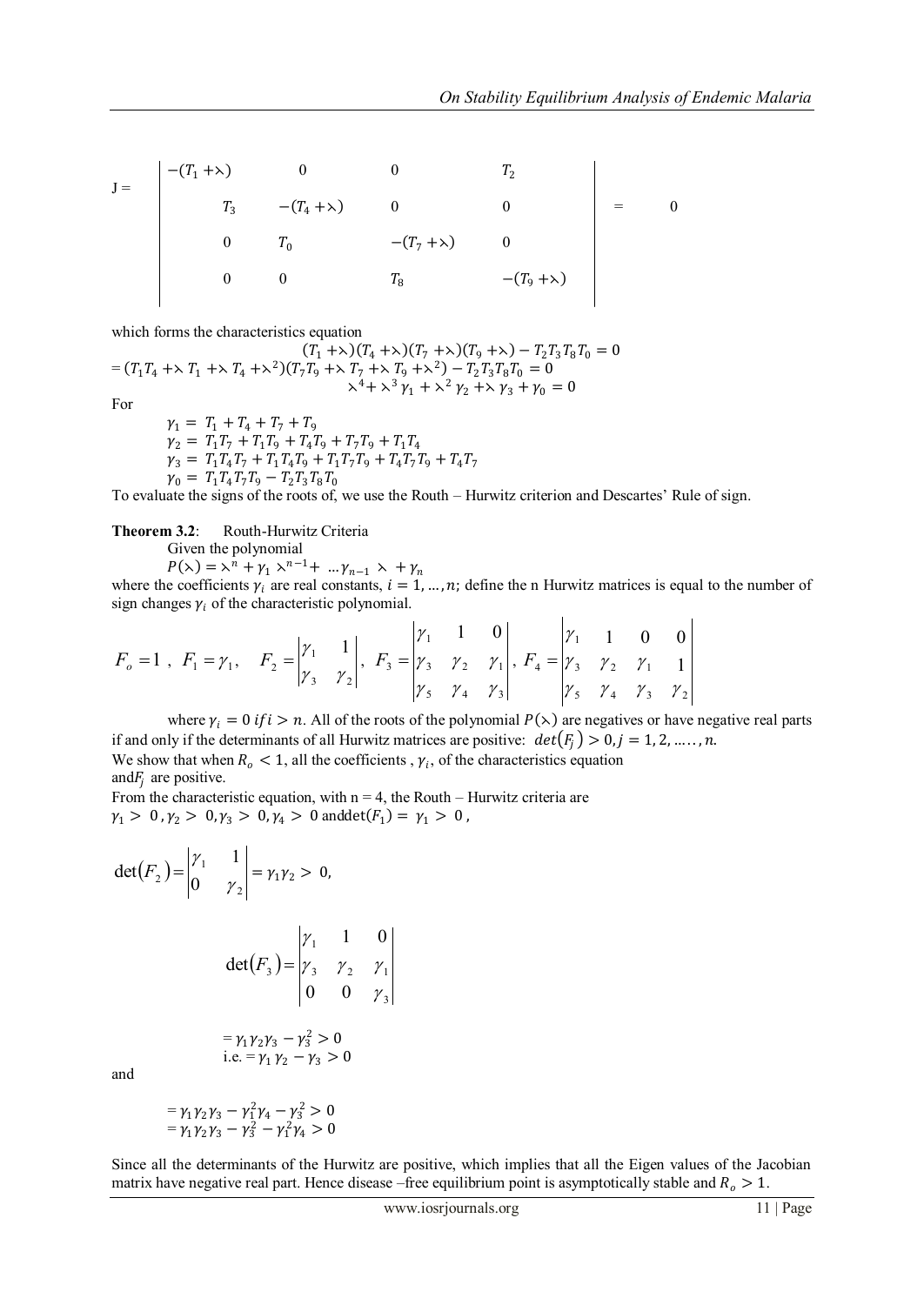### **The Endemic Equilibrium Point**

Endemic equilibrium points are steady state situations where the disease persist in the population (all state variables are positive). The endemic equilibrium of the model is given as  $E^* = (S_h, E_h, I_h, R^*, S_v, E^*, I_v) > 0.$ Consider equation  $*$   $*$   $*$   $*$ 

$$
\frac{dS_h}{dt} = P + \varepsilon R_h - \frac{\Lambda_{vh}\rho I_v S_h}{N_h} - \mu S_h
$$
  

$$
\frac{dE_h}{dt} = \frac{\Lambda_{vh}\rho I_v S_h}{N_h} - \mu_h E_h - i_h E_h = 0
$$
  

$$
\frac{dI_h}{dt} = i_h E_h - (\mu_h + A_h)I_h - qI_h = 0
$$
  

$$
\frac{dR_h}{dt} = qI_h - \mu_h R_h - \varepsilon R_h = 0
$$
  

$$
\frac{dS_v}{dt} = v - \psi_v S_v - \frac{\Lambda_{hv}\rho I_h S_v}{N_h}
$$
  

$$
\frac{dE_v}{dt} = \frac{\Lambda_{hv}\rho I_h S_v}{N_h} - \psi_v E_v - i_v E_v = 0
$$
  

$$
\frac{dI_v}{dt} = i_v E_v - \psi_v E_v = 0
$$
  
from  

$$
i_v E_v - \psi_v I_v = 0
$$
  

$$
I_v^* = \frac{i_v E_v}{\psi_v}
$$

Also  
\n
$$
E_v(\psi_v + i_v) = \frac{\Lambda_{hv}\varphi I_h S_v}{N_h}
$$
\n
$$
E_v^* = \frac{\Lambda_{hv}\varphi I_h S_v}{N_h(\psi_v + i_v)} \qquad \text{------(ii)}
$$
\nSubstitute (ii) and (i)\n
$$
I_v^* = \frac{\Lambda_{hv}\varphi I_h S_v}{\psi_v N_h(\psi_v + i_v)} \qquad \text{------(iii)}
$$
\n
$$
\text{from} \frac{dS_v}{dt} = v - \psi_v S_v - \frac{\Lambda_{hv}\varphi I_h S_v}{N_h} = 0
$$
\n
$$
S_v(\psi_v + \frac{\Lambda_{hv}\varphi I_v}{N_h} \frac{\gamma_v \varphi I_v S_h}{\mu_h}) = v
$$
\n
$$
S_v^* = \frac{vN_h}{N_h \psi_v + \Lambda_{hv}\varphi I_v} \qquad \text{------(iv)}
$$
\nSubstitute (iv) in (iii)\n
$$
\frac{i_v \Lambda_{hv}\varphi I_h v N_h}{\psi_v N_h(\psi_v + i_v)(N_h \psi_v + \Lambda_{hv}\varphi I_v)} \qquad \text{------(iv)}
$$

**III. Conclusion**

 $I_v^* =$